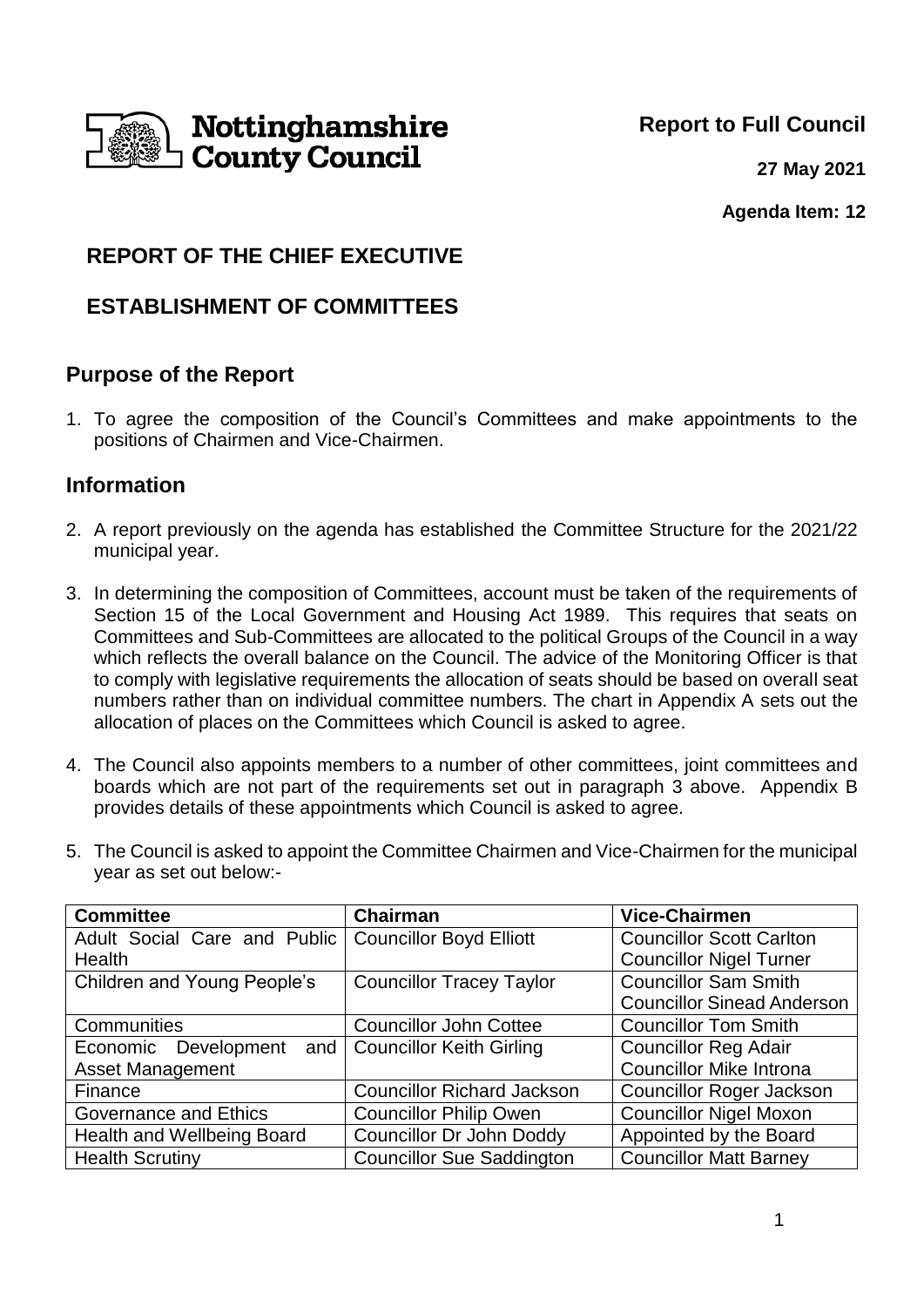| Joint Strategic Planning and     | <b>City Councillor</b>            | Councillor John Ogle             |
|----------------------------------|-----------------------------------|----------------------------------|
| Transport                        |                                   |                                  |
| Nottinghamshire Pension Fund     | <b>Councillor Eric Kerry</b>      | Councillor André Camilleri       |
| Personnel                        | <b>Councillor Gordon Wheeler</b>  | <b>Councillor Jonathan</b>       |
|                                  |                                   | Wheeler                          |
| Planning and Rights of Way       | <b>Councillor Richard Butler</b>  | <b>Councillor Sybil Fielding</b> |
| Policy                           | <b>Councillor Ben Bradley MP</b>  | <b>Councillor Bruce Laughton</b> |
| <b>Transport and Environment</b> | <b>Councillor Neil Clarke MBE</b> | <b>Councillor John Ogle</b>      |
|                                  |                                   | <b>Councillor Mike Adams</b>     |

6. The following Committees have alternative arrangements for appointing the Chairman:-

| <b>Committee</b>                                                                                           | <b>Chairman appointment</b>                           |
|------------------------------------------------------------------------------------------------------------|-------------------------------------------------------|
| Governance and Ethics Sub                                                                                  | To be appointed by the sub-committee when<br>required |
| Greater Nottingham Light Rapid Transit   Appointed by Nottingham City Council<br><b>Advisory Committee</b> |                                                       |
| <b>Local Joint Resolutions Committee</b>                                                                   | To be appointed by the committee when<br>required     |
| <b>Senior Staffing Sub</b>                                                                                 | To be appointed by the sub-committee when<br>required |

- 7. A number of committees have other representatives to be appointed, either following nomination by other organisations or following recruitment and selection procedures:-
	- (a) Children and Young People's Committee: One representative of the Church of England Diocese, one representative of the Roman Catholic Diocese, and two Parent Governors
	- (b) Health and Wellbeing Board: Seven District / Boroughs Councillors, six NHS Clinical Commissioning Group representatives, one Healthwatch, one NHS England, the Police and Crime Commissioner, three officers – Corporate Director, Adult Social Care, Health and Public Protection, Corporate Director, Children, Families and Cultural Services, Director of Public Health
	- (c) Nottinghamshire Pensions Fund Committee: Three City Councillors, two Nottinghamshire District / Borough Council representatives, two Trade Union Representatives, one Scheduled Body representative plus two pensioner representatives.
- 8. As in previous years, it is proposed that the Leader be appointed as an ex-officio member of all committees and sub-committees of which the Leader is not a voting full member, except Health Scrutiny Committee, Mental Health Guardianship Panel, Planning and Rights of Way Committee and Joint Committees. As an ex-officio member the Leader would have the right to speak but not to vote at meetings.
- 9. It is the responsibility of the Chief Executive (Proper Officer) to enact the wishes of the Groups of the Council in appointing members to the committees based on the proportionality set out in Appendix A. This is in accordance with the provisions of the Local Government and Housing Act 1989, the Local Government Act 2000, the relevant Statutory Regulations and the Council's Standing Orders. As set out in paragraph 7 above, the Chief Executive also has responsibility for appointing co-optees to committees when required. As in previous years, it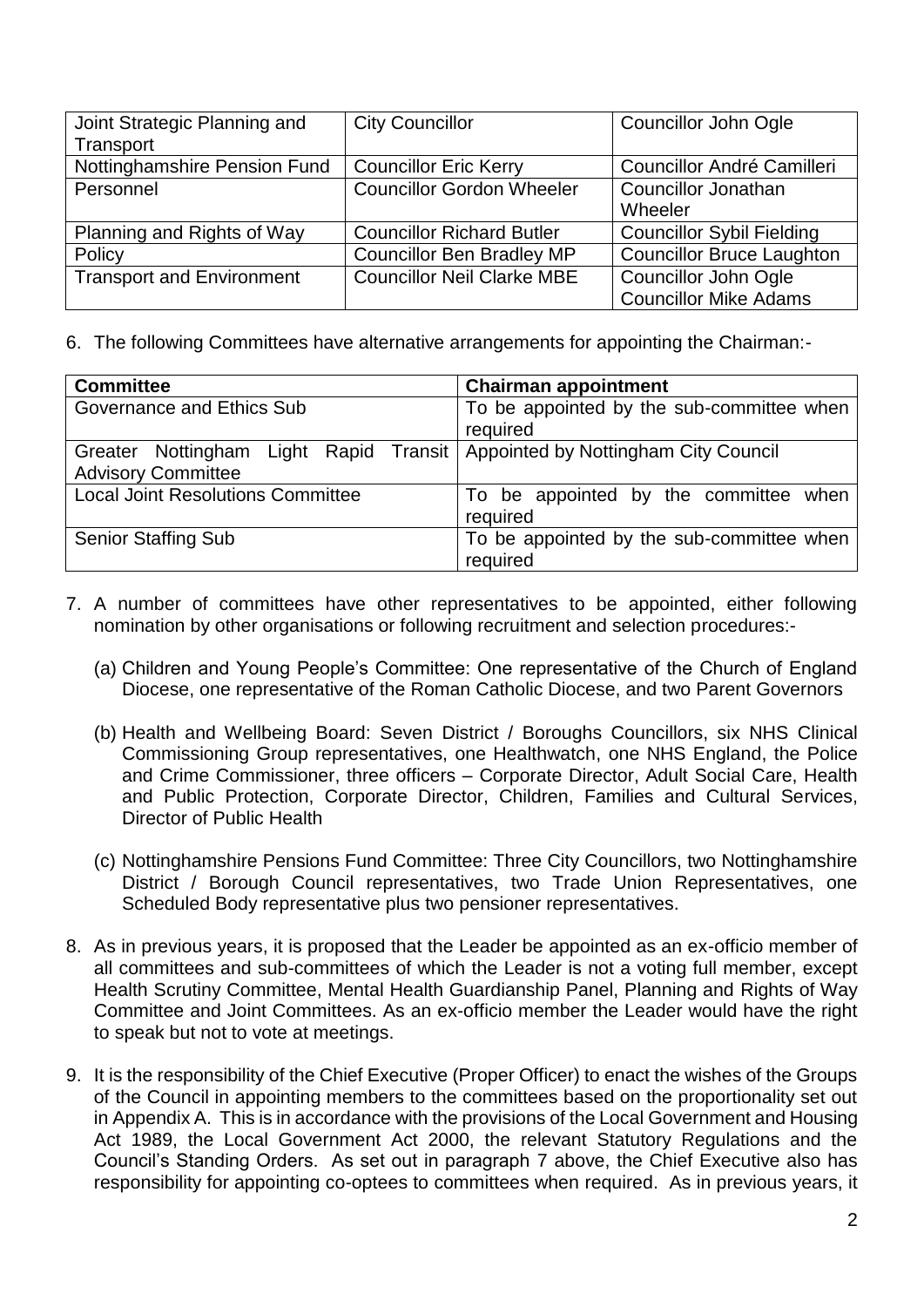is proposed to delegate these responsibilities to the Team Manager, Democratic Services to enable the effective management of the appointments.

10.It is a legal requirement for the County Council to appoint Independent Persons, whose views must be sought and taken into account if a Code of Conduct complaint against a Councillor is investigated. The currently appointed Independent Persons are Ian Bayne, Craig Coles and Rob White and it is recommended to appoint them as the Council's Independent Persons for the forthcoming year. Should any further appointments be recommended by Governance and Ethics Committee then a further report will be brought to Council to seek approval to their appointment.

### **Other Options Considered**

11. No other options considered

#### **Reason/s for Recommendation/s**

12.As set out in paragraphs 3, 4 and 5, the Annual Meeting of Full Council has to establish the composition of its Committees and may make appointments to the positions of Committee Chairmen and Vice-Chairmen.

## **Statutory and Policy Implications**

13.This report has been compiled after consideration of implications in respect of crime and disorder, data protection and information governance finance, human resources, human rights, the NHS Constitution (public health services), the public sector equality duty, safeguarding of children and adults at risk, service users, smarter working, sustainability and the environment and where such implications are material they are described below. Appropriate consultation has been undertaken and advice sought on these issues as required.

#### **Financial Implications**

Chairmen and Vice-Chairmen of Committees are entitled to claim Special Responsibility Allowances (SRAs) as set out in the Constitution. There are no changes to the overall number of Chairmen and Vice-Chairmen proposed.

The new committee structure will inform the Independent Remuneration Panel at its meeting in June 2021 and a report setting out their recommendations will be brought back to the next available Full Council meeting.

## **RECOMMENDATION/S**

It is recommended:-

1) That the Council confirm the composition and allocation of seats and its continued participation of the Joint Committees set out in Appendix A and confirm the continued participation in the other committees, joint committees and boards, and allocation of seats, as set out in Appendix B.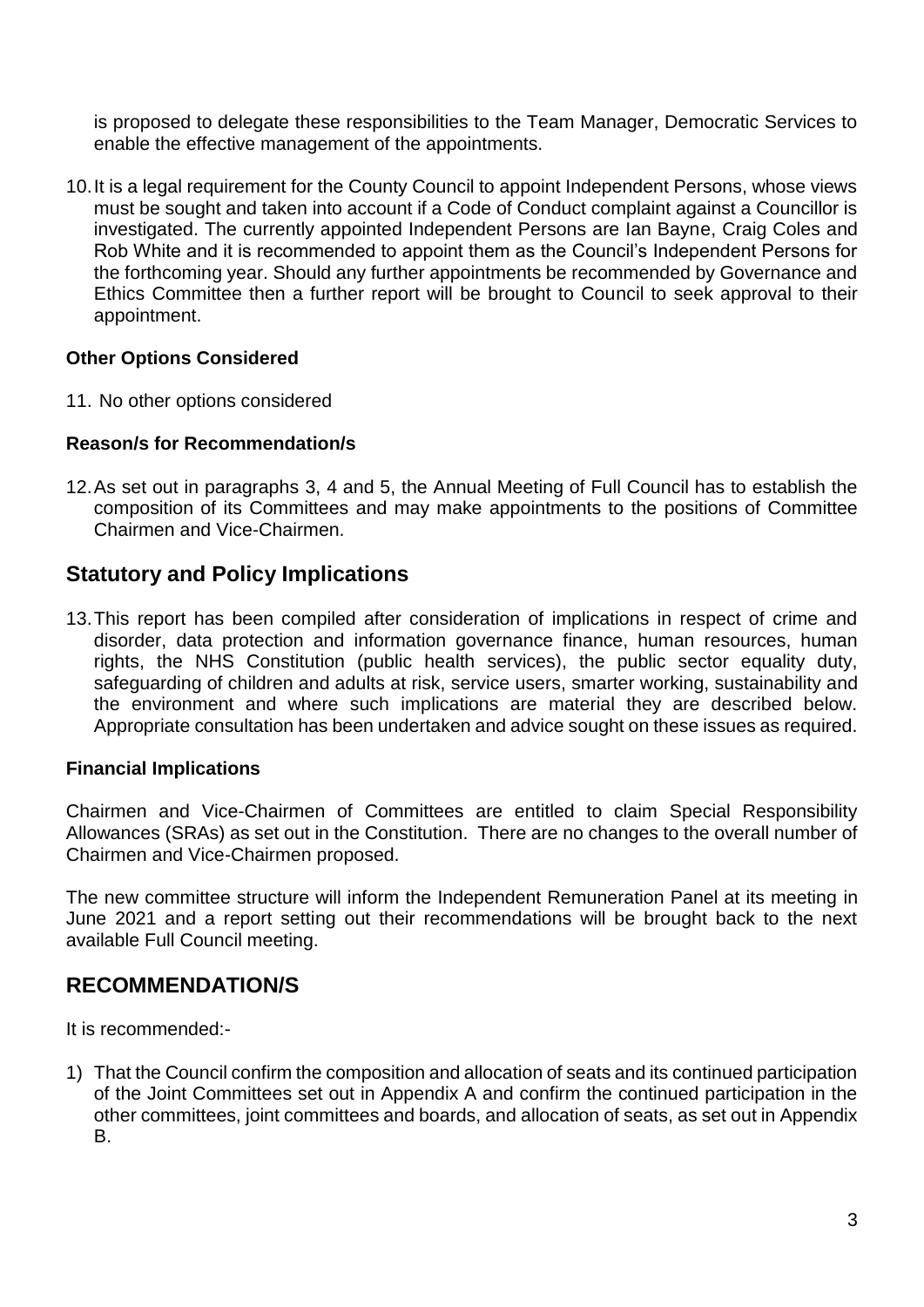- 2) That the Council make the appointments of Chairmen and Vice-Chairmen set out in Paragraph 5 and agrees the arrangements for appointing the Chairmen of the Committees set out in Paragraph 6 until the Annual Meeting of the Council in May 2022.
- 3) That the other representatives on the committees / sub-committees set out in Paragraph 7 be agreed.
- 4) That the Leader of the Council be an ex-officio member of all committees and sub-committees except Health Scrutiny Committee, Mental Health Guardianship Panel, Planning and Rights of Way Committee and Joint Committees.
- 5) That the appointment of members of the political Groups of the Council to committees, subcommittees, joint committees and boards be undertaken by the Team Manager, Democratic Services on behalf of the Chief Executive (the Proper Officer) in order to give effect to the wishes of the political Groups of the Council.
- 6) That the Team Manager, Democratic Services be authorised to act on behalf of the Chief Executive (Proper Officer) to appoint people as co-optees to committees when required.
- 7) That the Council appoints Ian Bayne, Craig Coles and Rob White as the Council's Independent Persons until the Annual Meeting of the Council in May 2022.

#### **Anthony May Chief Executive**

#### **For any enquiries about this report please contact:**

Marjorie Toward, Service Director, Customers, Governance and Employees and Monitoring **Officer** 

## **Constitutional Comments (HD 18/05/2021)**

14.The proposals set out in this report fall within the remit of Full Council.

## **Financial Comments (SES 14/05/2021)**

15.There are no specific financial implications arising directly from this report.

#### **Background Papers and Published Documents**

Except for previously published documents, which will be available elsewhere, the documents listed here will be available for inspection in accordance with Section 100D of the Local Government Act 1972.

- Revised Committee System and Other Amendments to the Constitution report Full Council 25th May 2017 (published)
- Appointment of Committees reports Full Council  $25<sup>th</sup>$  May 2017 and 11<sup>th</sup> June 2020 (published)
- LGPS Central Asset Pooling Governance Arrangements Full Council 12<sup>th</sup> January 2017 (published)